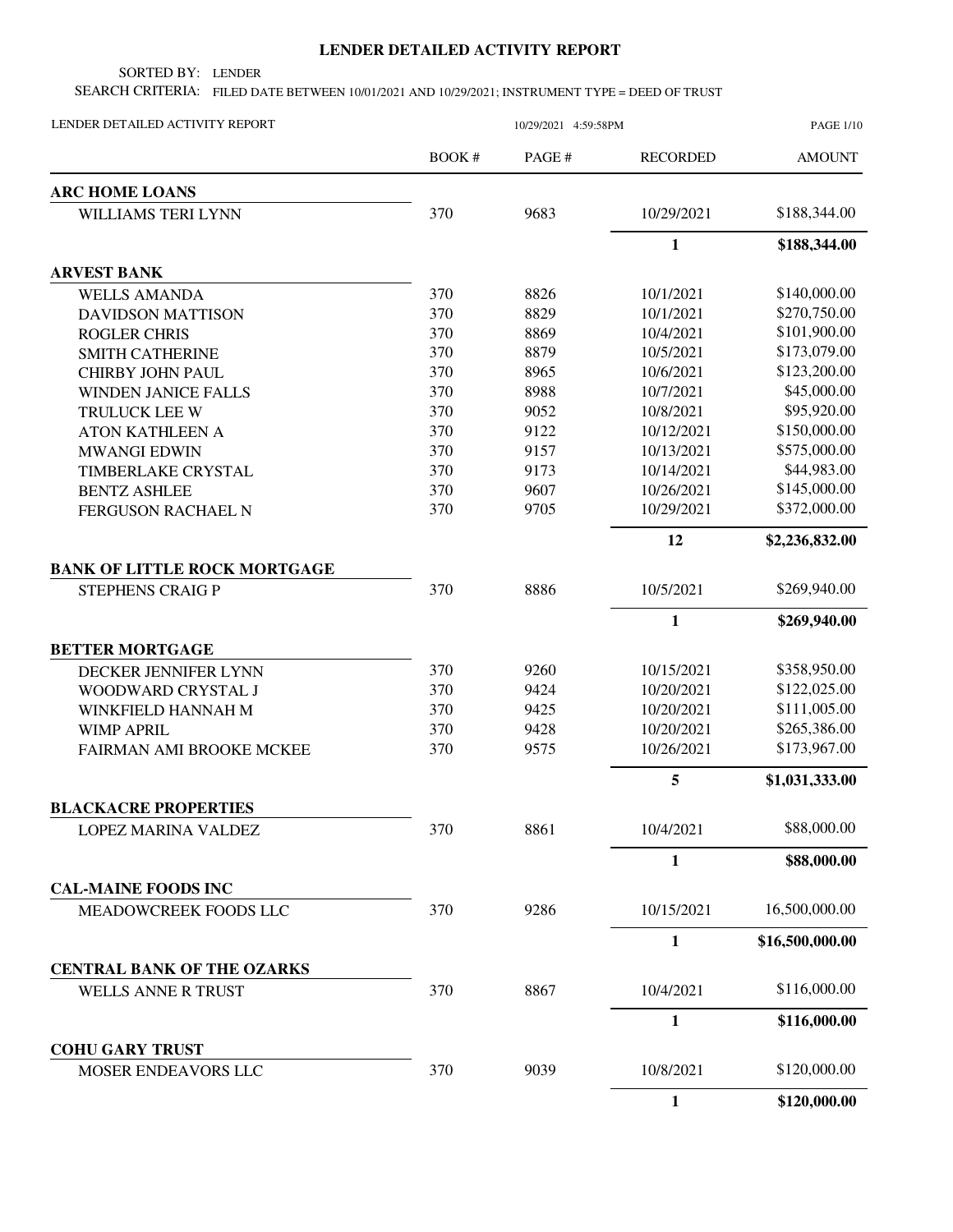| LENDER DETAILED ACTIVITY REPORT                     |       | 10/29/2021 4:59:58PM |                         |                |
|-----------------------------------------------------|-------|----------------------|-------------------------|----------------|
|                                                     | BOOK# | PAGE#                | <b>RECORDED</b>         | <b>AMOUNT</b>  |
| <b>COMMERCE BANK</b>                                |       |                      |                         |                |
| <b>BOX CARRIE L</b>                                 | 370   | 8837                 | 10/1/2021               | \$2,300,000.00 |
| <b>STROUD ROBIN A</b>                               | 370   | 9472                 | 10/21/2021              | \$247,500.00   |
| <b>DUNLAY PAMELA</b>                                | 370   | 9491                 | 10/21/2021              | \$30,000.00    |
|                                                     |       |                      | $\overline{\mathbf{3}}$ | \$2,577,500.00 |
| <b>COMMUNITY BANK AND TRUST</b>                     |       |                      |                         |                |
| <b>EAVES SHIRLEY J TRUST</b>                        | 370   | 8836                 | 10/1/2021               | \$150,650.00   |
| <b>GOODEN LAURA M</b>                               | 370   | 8864                 | 10/4/2021               | \$63,920.00    |
| <b>SWEETEN TINA RENE</b>                            | 370   | 9058                 | 10/8/2021               | \$273,375.00   |
| A, LLISON JANA                                      | 370   | 9124                 | 10/12/2021              | \$500,000.00   |
| <b>MOSS LAUREN</b>                                  | 370   | 9133                 | 10/13/2021              | \$16,000.00    |
| FERGUSON JANICE L                                   | 370   | 9162                 | 10/14/2021              | \$90,000.00    |
| MCCAULEY PROEPERTIES LLC                            | 370   | 9267                 | 10/15/2021              | \$1,000,000.00 |
| REYNOLDS LINDA L                                    | 370   | 9279                 | 10/15/2021              | \$61,750.00    |
| <b>MOSS LAUREN</b>                                  | 370   | 9342                 | 10/19/2021              | \$10,350.00    |
| <b>SNOW RICHARD WAYNE</b>                           | 370   | 9674                 | 10/28/2021              | \$10,857.00    |
|                                                     |       |                      | 10                      | \$2,176,902.00 |
| <b>COMMUNITY MORTGAGE</b>                           |       |                      |                         |                |
| <b>HALLETT VICKI S</b>                              | 370   | 9302                 | 10/18/2021              | \$277,000.00   |
|                                                     |       |                      | $\mathbf{1}$            | \$277,000.00   |
| <b>CORNERSTONE BANK</b>                             |       |                      |                         |                |
| <b>TWEEDY CAROL</b>                                 | 370   | 9110                 | 10/12/2021              | \$80,000.00    |
| <b>BRANUM JAMES COY</b>                             | 370   | 9275                 | 10/15/2021              | \$50,000.00    |
| <b>JOHNSON ADONNA SUE ZAN</b>                       | 370   | 9324                 | 10/18/2021              | \$186,000.00   |
| <b>GRAY SHANNON</b>                                 | 370   | 9546                 | 10/25/2021              | \$162,500.00   |
| <b>GRAY RICHARD</b>                                 | 370   | 9547                 | 10/25/2021              | \$59,500.00    |
|                                                     |       |                      | 5                       | \$538,000.00   |
| <b>DAS ACQUISITION COMPANY</b>                      |       |                      |                         |                |
| HUFFERD LEAH MAE                                    | 370   | 9565                 | 10/25/2021              | \$182,752.00   |
|                                                     |       |                      | $\mathbf{1}$            | \$182,752.00   |
| <b>DELMAR FINANCIAL</b><br><b>THOMAS PAMELA SUE</b> | 370   | 9294                 | 10/18/2021              | \$180,000.00   |
|                                                     |       |                      | 1                       | \$180,000.00   |
| FAIRWAY INDEPENDENT MORTGAGE                        |       |                      |                         |                |
| <b>BROWN CLAUDE E</b>                               | 370   | 9259                 | 10/15/2021              | \$121,754.00   |
|                                                     |       |                      | $\mathbf{1}$            | \$121,754.00   |
| <b>FCS FINANCIAL</b>                                |       |                      |                         |                |
| WOLFENBARGER JEREMY ALVIN                           | 370   | 8949                 | 10/6/2021               | \$45,000.00    |
| <b>BRADSHAW STEPHANIE J</b>                         | 370   | 9216                 | 10/14/2021              | \$102,560.00   |
| <b>BALES MICHELLE L</b>                             | 370   | 9227                 | 10/14/2021              | \$434,476.00   |
| <b>REBER HEITHER D</b>                              | 370   | 9603                 | 10/26/2021              | \$350,000.00   |
| NIMSICK ROBERT JOSEPH                               | 370   | 9639                 | 10/27/2021              | \$243,000.00   |
|                                                     |       |                      | 5                       | \$1,175,036.00 |
| FEDERAL SAVINGS BANK                                |       |                      |                         |                |
| MCGINTY ALYSSA GABRIELLE                            | 370   | 9163                 | 10/14/2021              | \$371,720.00   |
|                                                     |       |                      | $\mathbf{1}$            | \$371,720.00   |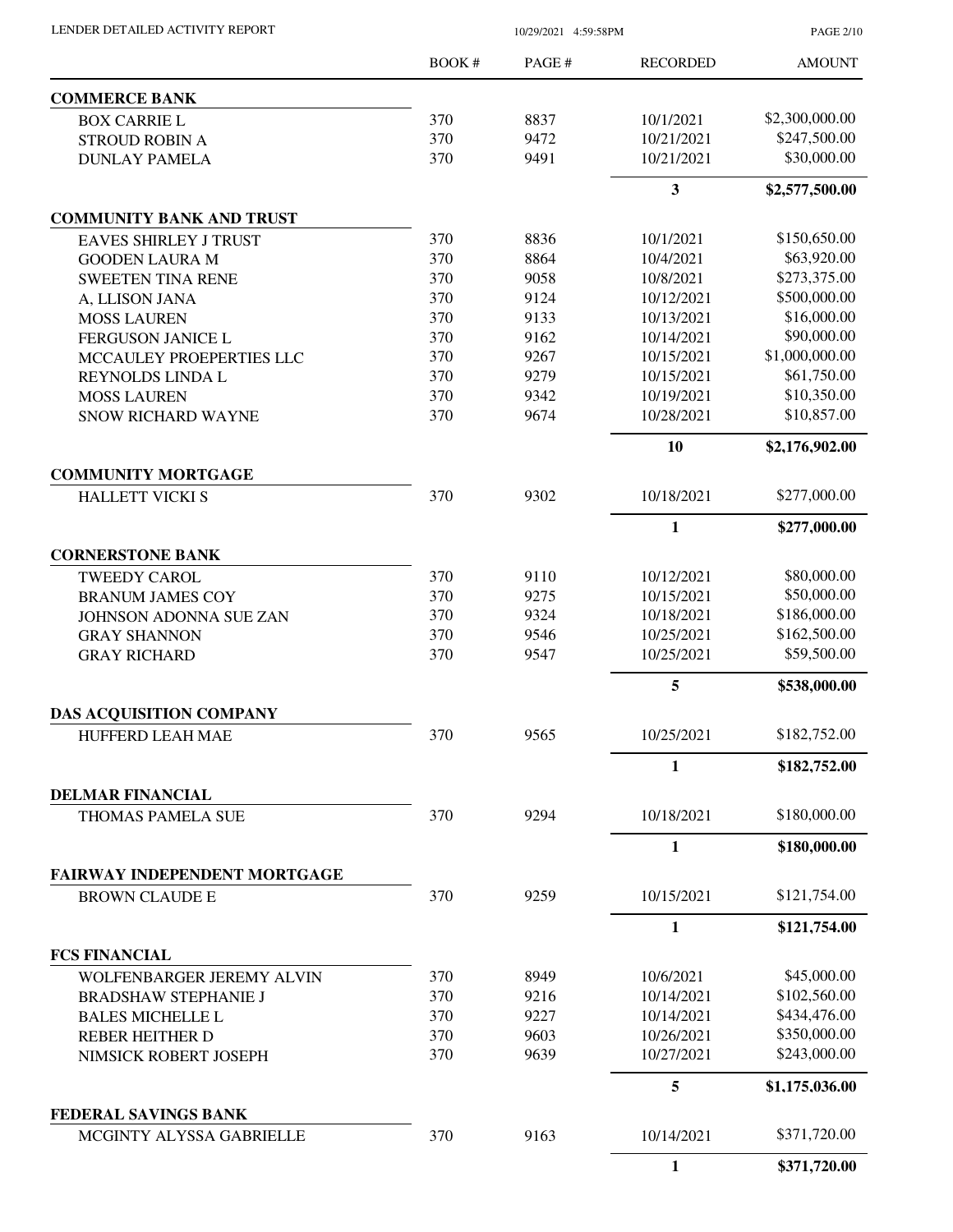| LENDER DETAILED ACTIVITY REPORT |  |
|---------------------------------|--|
|                                 |  |

10/29/2021 4:59:58PM

PAGE 3/10

|                                  | BOOK # | PAGE # | <b>RECORDED</b> | <b>AMOUNT</b>  |
|----------------------------------|--------|--------|-----------------|----------------|
| <b>FIRST COMMUNITY BANK</b>      |        |        |                 |                |
| MUSTAIN SHELBY C                 | 370    | 8896   | 10/5/2021       | \$195,000.00   |
| <b>WILLIAMS SONDRA</b>           | 370    | 8945   | 10/6/2021       | \$70,000.00    |
| <b>CRANDALL SYBLE A</b>          | 370    | 8968   | 10/6/2021       | \$255,290.00   |
| <b>HENSLEY DANA</b>              | 370    | 9065   | 10/12/2021      | \$53,817.00    |
| <b>BOYER ANNE DEE</b>            | 370    | 9076   | 10/12/2021      | \$187,541.00   |
| <b>KENNEDY JESSICA</b>           | 370    | 9218   | 10/14/2021      | \$107,442.00   |
| <b>BALLARD ERIKA Y</b>           | 370    | 9250   | 10/15/2021      | \$300,000.00   |
| <b>FORD ADRIAN</b>               | 370    | 9519   | 10/22/2021      | \$201,500.00   |
| <b>O'DELL VICKI</b>              | 370    | 9564   | 10/25/2021      | \$138,800.00   |
| <b>DANIEL BONNIE J</b>           | 370    | 9613   | 10/26/2021      | \$310,200.00   |
| <b>HARVEL LINDA JEAN</b>         | 370    | 9688   | 10/29/2021      | \$149,900.00   |
|                                  |        |        | 11              | \$1,969,490.00 |
| <b>FIRST STATE BANK OF PURDY</b> |        |        |                 |                |
| <b>CALVIN MONIKA R</b>           | 370    | 9211   | 10/14/2021      | \$761,038.25   |
| <b>SUNG NGUN HREM</b>            | 370    | 9609   | 10/26/2021      | \$1,300,000.00 |
|                                  |        |        | $\overline{2}$  | \$2,061,038.25 |
| <b>FIRSTTRUST HOME LOANS</b>     |        |        |                 |                |
| MOORE SAMANTHA                   | 370    | 8847   | 10/4/2021       | \$581,062.00   |
|                                  |        |        | 1               | \$581,062.00   |
| <b>FLAGSTAR BANK FSB</b>         |        |        |                 |                |
| <b>GARRIGAN KARLI M</b>          | 370    | 9381   | 10/19/2021      | \$160,000.00   |
|                                  |        |        | 1               | \$160,000.00   |
| <b>FLAT BRANCH MORGAGE</b>       |        |        |                 |                |
| <b>WHITE AUDREY R</b>            | 370    | 9341   | 10/19/2021      | \$180,500.00   |
|                                  |        |        | $\mathbf{1}$    | \$180,500.00   |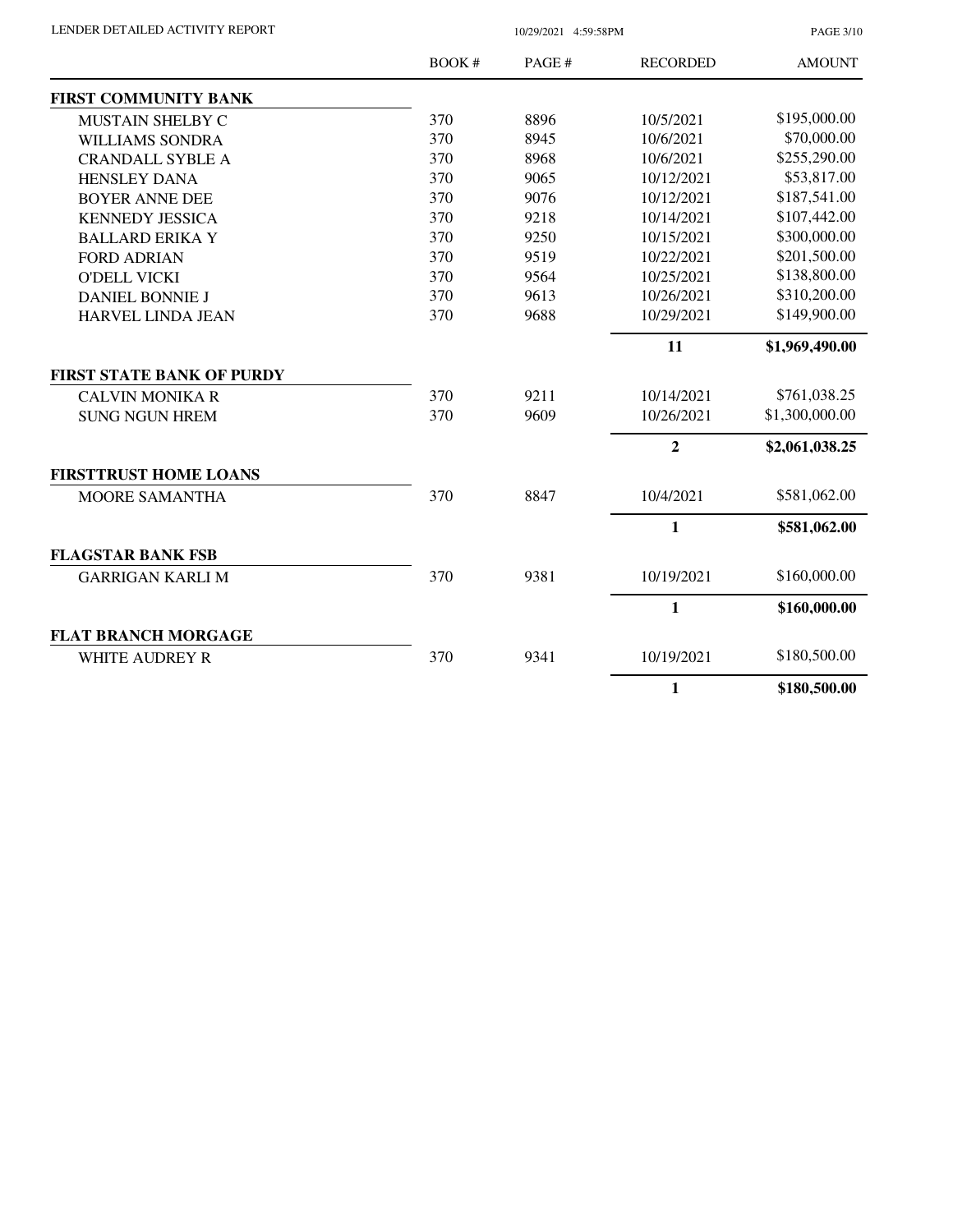PAGE 4/10

|                                 | BOOK# | PAGE# | <b>RECORDED</b> | <b>AMOUNT</b>  |
|---------------------------------|-------|-------|-----------------|----------------|
| <b>FLAT BRANCH MORTGAGE</b>     |       |       |                 |                |
| <b>SAGESER KENSEY</b>           | 370   | 8804  | 10/1/2021       | \$118,383.00   |
| KOCUREK CRYSTAL DAWN            | 370   | 8822  | 10/1/2021       | \$208,000.00   |
| <b>REAGIN COREY</b>             | 370   | 8835  | 10/1/2021       | \$116,161.00   |
| <b>MOORE MICHELLE</b>           | 370   | 8842  | 10/4/2021       | \$270,019.00   |
| <b>WEIHRAUCH TREVOR J</b>       | 370   | 8884  | 10/5/2021       | \$243,260.00   |
| <b>MOUA NANCY</b>               | 370   | 8897  | 10/5/2021       | \$140,000.00   |
| <b>DEMARTINI KRISTA</b>         | 370   | 8903  | 10/5/2021       | \$49,584.00    |
| <b>CAMPBELL KASEY DAWN</b>      | 370   | 8915  | 10/6/2021       | \$201,322.00   |
| <b>GUIGNARD NATALIE MILFORD</b> | 370   | 9146  | 10/13/2021      | \$180,269.00   |
| <b>HAGAN ROBIN</b>              | 370   | 9152  | 10/13/2021      | \$202,042.00   |
| <b>COOPER MIKAL ALLEN</b>       | 370   | 9154  | 10/13/2021      | \$156,655.00   |
| <b>FERGUSON STEVEN R</b>        | 370   | 9215  | 10/14/2021      | \$148,500.00   |
| STEPHENS AUTUMN                 | 370   | 9220  | 10/14/2021      | \$193,950.00   |
| CHURCH JULIA D                  | 370   | 9230  | 10/14/2021      | \$141,391.00   |
| <b>HIBDON WILLIAM</b>           | 370   | 9247  | 10/15/2021      | \$98,940.00    |
| <b>LOPATIN TATIANA V</b>        | 370   | 9249  | 10/15/2021      | \$208,051.00   |
| <b>HUDSON RYAN</b>              | 370   | 9257  | 10/15/2021      | \$149,900.00   |
| <b>SCRAPER ELIZABETH N</b>      | 370   | 9284  | 10/15/2021      | \$106,392.00   |
| MOORE RACHEL H                  | 370   | 9296  | 10/18/2021      | \$125,000.00   |
| FRANKLIN BROOKE NATALIE         | 370   | 9312  | 10/18/2021      | \$265,109.00   |
| <b>CULLUM REBECCA GRACE</b>     | 370   | 9330  | 10/18/2021      | \$156,000.00   |
| <b>DODGE BRITTANY</b>           | 370   | 9352  | 10/19/2021      | \$117,500.00   |
| STEPHENS JOSHUA LEE             | 370   | 9358  | 10/19/2021      | \$299,475.00   |
| <b>HICKS TIFFANY</b>            | 370   | 9369  | 10/19/2021      | \$213,750.00   |
| PATRICK DEBRA J                 | 370   | 9416  | 10/20/2021      | \$61,500.00    |
| <b>BOBB JONATHAN</b>            | 370   | 9418  | 10/20/2021      | \$85,313.00    |
| SONNABEND ROSEMARY              | 370   | 9421  | 10/20/2021      | \$60,000.00    |
| <b>BRUNER DAWNALEE R</b>        | 370   | 9423  | 10/20/2021      | \$100,000.00   |
| <b>BECKWITH KIM A</b>           | 370   | 9436  | 10/21/2021      | \$114,750.00   |
| DICK JESSICA M                  | 370   | 9488  | 10/21/2021      | \$152,879.00   |
| <b>BOOM EDUARDO E</b>           | 370   | 9505  | 10/22/2021      | \$214,022.00   |
|                                 | 370   | 9518  | 10/22/2021      | \$120,202.00   |
| <b>FOSTER TREVOR ALAN</b>       | 370   | 9555  | 10/25/2021      | \$168,692.00   |
| <b>MORRIS MELISSA</b>           |       |       |                 |                |
| HEMBREE CHRISTY NICOLE          | 370   | 9569  | 10/25/2021      | \$243,678.00   |
| <b>ROLLS JOSHUA</b>             | 370   | 9580  | 10/26/2021      | \$118,965.00   |
| <b>BEUHLER CAROLYN A</b>        | 370   | 9599  | 10/26/2021      | \$162,000.00   |
| <b>HOUK TRACY</b>               | 370   | 9605  | 10/26/2021      | \$116,755.00   |
| <b>BOCKOVEN MISTY DAWN</b>      | 370   | 9617  | 10/26/2021      | \$86,868.00    |
| WHITE JENNIFER                  | 370   | 9625  | 10/27/2021      | \$198,000.00   |
| <b>ANSELL DALE</b>              | 370   | 9665  | 10/28/2021      | \$96,969.00    |
| HALL JEREMY D                   | 370   | 9699  | 10/29/2021      | \$237,600.00   |
|                                 |       |       | 41              | \$6,447,846.00 |
| <b>FREEDOM MORTGAGE</b>         |       |       |                 |                |
| <b>CAREY DIRK ALLAN</b>         | 370   | 8907  | 10/5/2021       | \$126,010.00   |
| <b>KNIGHT BONITA</b>            | 370   | 8931  | 10/6/2021       | \$217,146.00   |
| HODGES AMY JO                   | 370   | 9112  | 10/12/2021      | \$119,816.00   |
| <b>BROWN DARCI</b>              | 370   | 9121  | 10/12/2021      | \$125,707.00   |
| <b>STRAUGHN CARA</b>            | 370   | 9410  | 10/20/2021      | \$110,662.00   |
| <b>HUFF LISA C</b>              | 370   | 9588  | 10/26/2021      | \$91,880.00    |
|                                 |       |       | 6               | \$791,221.00   |
| <b>GERSHMAN MORTGAGE</b>        |       |       |                 |                |
| MCNEAL CRYSTAL G                | 370   | 9288  | 10/15/2021      | \$88,510.00    |
|                                 |       |       | 1               | \$88,510.00    |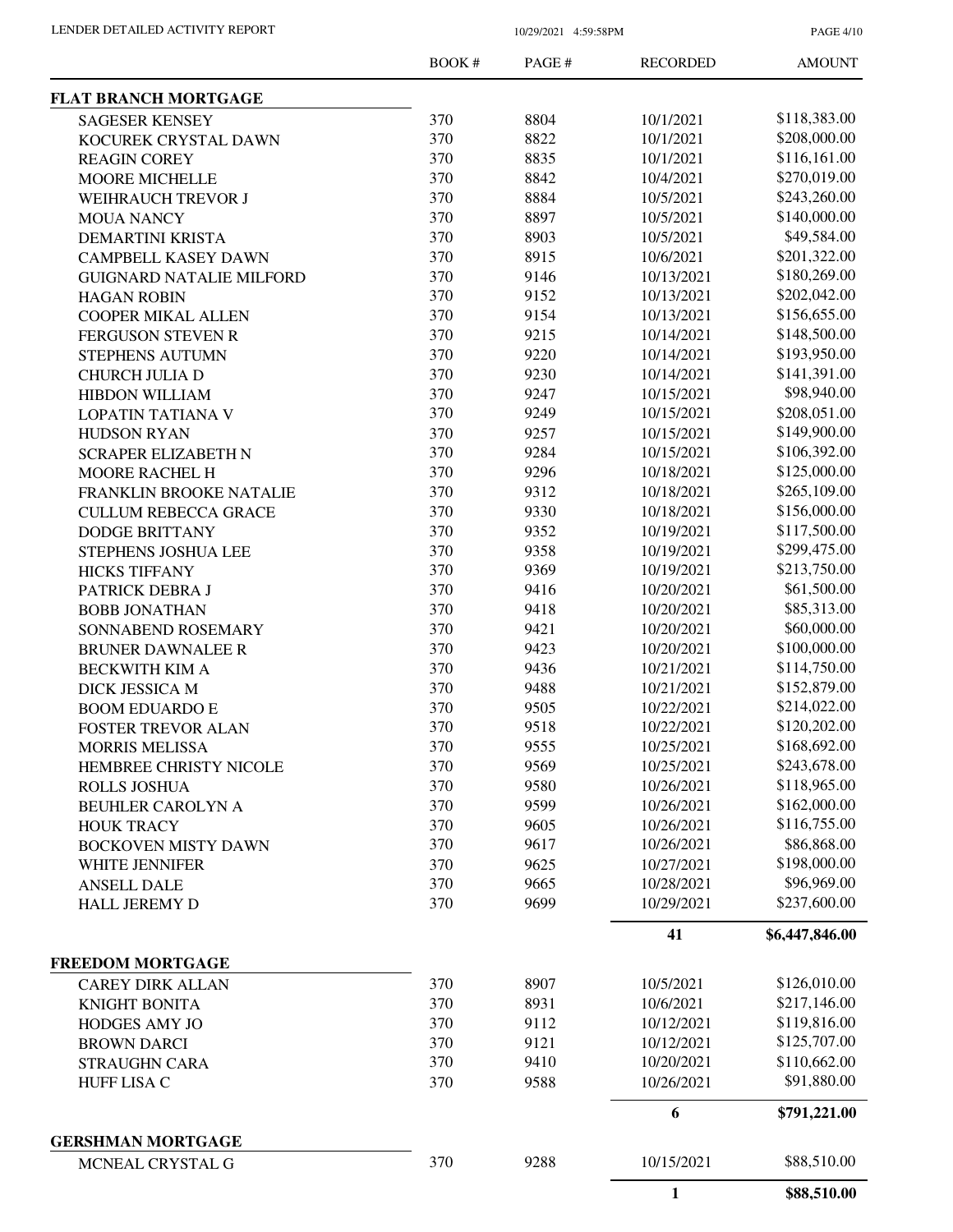| LENDER DETAILED ACTIVITY REPORT                            |            | 10/29/2021 4:59:58PM |                         | <b>PAGE 5/10</b>            |
|------------------------------------------------------------|------------|----------------------|-------------------------|-----------------------------|
|                                                            | BOOK #     | PAGE#                | <b>RECORDED</b>         | <b>AMOUNT</b>               |
| <b>GOODLEAP, LLC</b>                                       |            |                      |                         |                             |
| NEUHALFEN RODNEY                                           | 370        | 9379                 | 10/19/2021              | \$197,600.00                |
|                                                            |            |                      | $\mathbf{1}$            | \$197,600.00                |
| <b>GORE GEORGE W TRUST</b>                                 |            |                      |                         |                             |
| HUTCHENS CHRISTEN                                          | 370        | 8933                 | 10/6/2021               | \$90,000.00                 |
|                                                            |            |                      | 1                       | \$90,000.00                 |
| <b>GORE PATSEY W TRUST</b><br>HUTCHENS KAYLEY              | 370        | 8933                 | 10/6/2021               | \$90,000.00                 |
|                                                            |            |                      | 1                       | \$90,000.00                 |
| <b>GREAT PLAINS FEDERAL CREDIT UNION</b>                   |            |                      |                         |                             |
| ROACH JUDITH E                                             | 370        | 9635                 | 10/27/2021              | \$64,000.00                 |
|                                                            |            |                      | $\mathbf{1}$            | \$64,000.00                 |
| <b>GREAT SOUTHERN BANK</b>                                 |            |                      |                         |                             |
| <b>NEAL RUSSELL S</b>                                      | 370        | 8878                 | 10/5/2021               | \$123,000.00                |
| ESTRADA YOLANDA                                            | 370        | 9361                 | 10/19/2021              | \$100,000.00                |
| <b>BENNER BEVERLY J</b>                                    | 370        | 9362                 | 10/19/2021              | \$75,000.00                 |
|                                                            |            |                      | 3                       | \$298,000.00                |
| <b>GUARANTY BANK</b>                                       |            |                      |                         | \$93,500.00                 |
| <b>STEVE MOSER PROPERTIES LLC</b><br><b>KELLY ALESHIA</b>  | 370<br>370 | 8809<br>8815         | 10/1/2021<br>10/1/2021  | \$170,690.00                |
| <b>MAJOR HOLDINGS LLC</b>                                  | 370        | 9042                 | 10/8/2021               | \$560,000.00                |
| <b>MAJOR HOLDINGS LLC</b>                                  | 370        | 9044                 | 10/8/2021               | \$1,500,000.00              |
| HENDERSON GEORGIA                                          | 370        | 9103                 | 10/12/2021              | \$59,000.00                 |
| <b>COLLINS SHERRY L</b>                                    | 370        | 9319                 | 10/18/2021              | \$55,000.00                 |
| <b>LAKE KRISTA D</b>                                       | 370        | 9460                 | 10/21/2021              | \$5,600,000.00              |
| <b>CORBIN COURTNEY</b>                                     | 370        | 9612                 | 10/26/2021              | \$402,000.00                |
| <b>COLLIER BRADLEY DWAYNE</b>                              | 370        | 9668                 | 10/28/2021              | \$196,377.00                |
|                                                            |            |                      | 9                       | \$8,636,567.00              |
| <b>HEATHER HERITAGE TRUST</b><br><b>MOVICK CHRISTINE R</b> | 370        | 8894                 | 10/5/2021               | \$128,000.00                |
|                                                            |            |                      | $\mathbf{1}$            | \$128,000.00                |
| <b>HOMESIDE FINANCIAL</b>                                  |            |                      |                         |                             |
| <b>CUMPTON CHRISTINA</b>                                   | 370        | 9113                 | 10/12/2021              | \$414,400.00                |
|                                                            |            |                      | 1                       | \$414,400.00                |
| <b>JOPLIN METRO CREDIT UNION</b>                           |            |                      |                         |                             |
| <b>RUSSEL GENE A</b>                                       | 370        | 9634                 | 10/27/2021              | \$100,000.00                |
|                                                            |            |                      | $\mathbf{1}$            | \$100,000.00                |
| <b>LAKEVIEW LOAN SERVICING</b>                             |            |                      |                         |                             |
| <b>FULLER JAMES</b><br><b>OLSON CHRISTINE</b>              | 370<br>370 | 8975<br>9525         | 10/7/2021<br>10/25/2021 | \$139,311.00<br>\$86,945.00 |
|                                                            |            |                      | $\boldsymbol{2}$        | \$226,256.00                |
| <b>LENDINGHOME FUNDING</b>                                 |            |                      |                         |                             |
| <b>4 DAUGHTERS HOLDINGS LLC</b>                            | 370        | 8939                 | 10/6/2021               | \$119,300.00                |
|                                                            |            |                      | $\mathbf{1}$            | \$119,300.00                |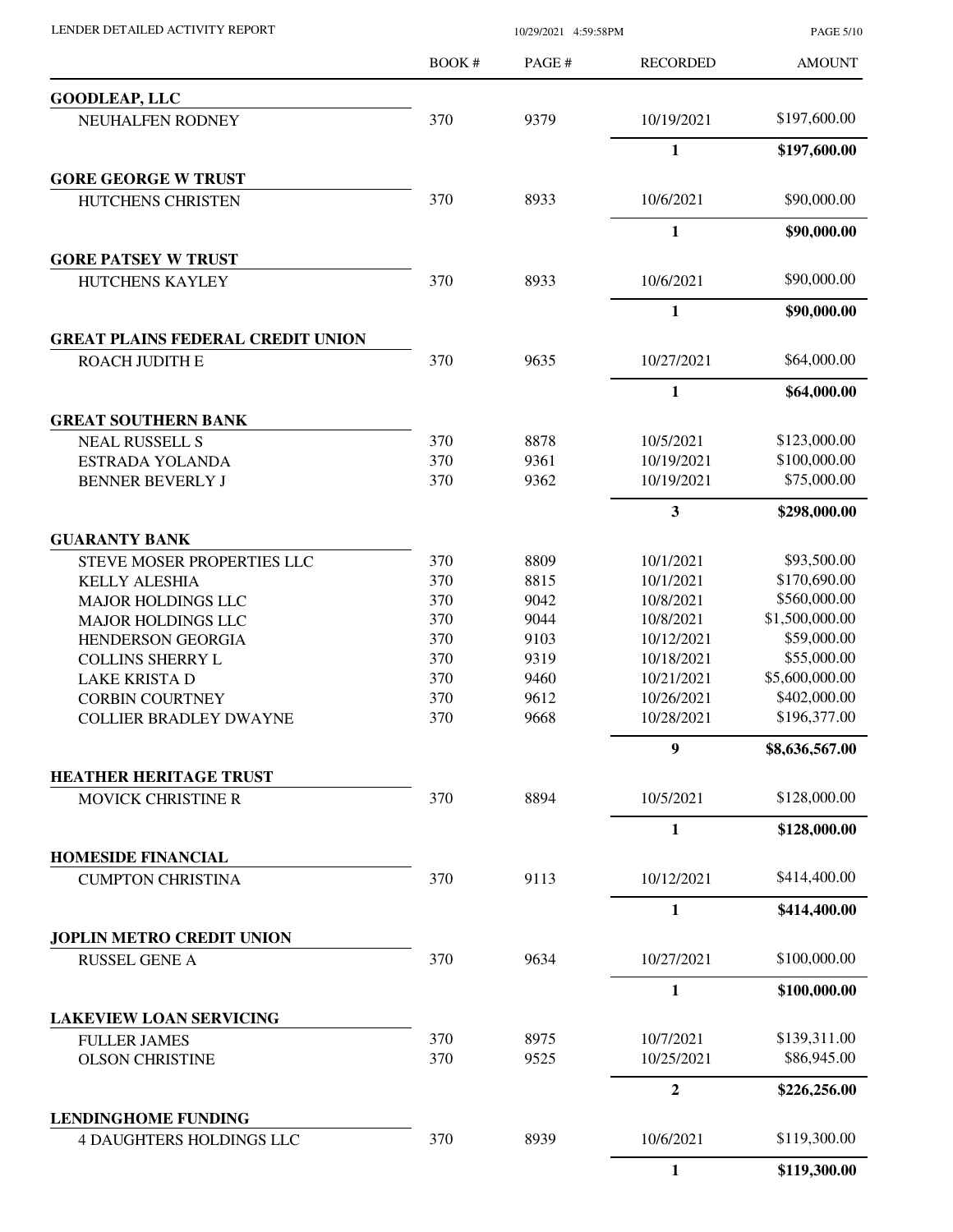| LENDER DETAILED ACTIVITY REPORT              |        | 10/29/2021 4:59:58PM |                  |               |
|----------------------------------------------|--------|----------------------|------------------|---------------|
|                                              | BOOK # | PAGE#                | <b>RECORDED</b>  | <b>AMOUNT</b> |
| LEW ENTERPRISES, LLC                         |        |                      |                  |               |
| HUNTER MELISSA SHERIE                        | 370    | 9261                 | 10/15/2021       | \$40,000.00   |
|                                              |        |                      | 1                | \$40,000.00   |
| <b>LOANDEPOT.COM</b>                         |        |                      |                  |               |
| <b>SARSON GEORGE A JR</b>                    | 370    | 8981                 | 10/7/2021        | \$155,500.00  |
| ELLIOTT MICHAEL D                            | 370    | 8982                 | 10/7/2021        | \$158,400.00  |
| <b>SPARKS JOYCE M</b>                        | 370    | 9298                 | 10/18/2021       | \$114,500.00  |
| <b>BEARD ANNE DENISE</b>                     | 370    | 9623                 | 10/27/2021       | \$120,000.00  |
|                                              |        |                      | $\boldsymbol{4}$ | \$548,400.00  |
| <b>MERTENS BETTY R</b>                       |        |                      |                  |               |
| <b>MILLER DAVID D</b>                        | 370    | 9061                 | 10/12/2021       | \$33,250.75   |
|                                              |        |                      | 1                | \$33,250.75   |
| <b>MERTENS RICHARD O</b>                     |        |                      |                  |               |
| MILLER STEPHANIE L                           | 370    | 9061                 | 10/12/2021       | \$33,250.75   |
|                                              |        |                      | $\mathbf{1}$     | \$33,250.75   |
| <b>MID-MISSOURI BANK</b>                     |        |                      |                  |               |
| <b>HOLLAND BRENT</b>                         | 370    | 8866                 | 10/4/2021        | \$134,100.00  |
| HOLLIDAY CHERYL L                            | 370    | 9158                 | 10/13/2021       | \$244,000.00  |
| PARKS MEGAN M                                | 370    | 9337                 | 10/19/2021       | \$275,405.00  |
| <b>FRISBIE DONALD A</b>                      | 370    | 9618                 | 10/27/2021       | \$35,000.00   |
| <b>HAVENS JOHN</b>                           | 370    | 9621                 | 10/27/2021       | \$151,000.00  |
|                                              |        |                      | 5                | \$839,505.00  |
| MISSOURI ELECTRIC COOPERATIVES EMPLOYEES' CU |        |                      |                  |               |
| <b>BRADLEY BRANDY</b>                        | 370    | 9251                 | 10/15/2021       | \$249,200.00  |
|                                              |        |                      | 1                | \$249,200.00  |
| MORTGAGE RESEARCH CENTER                     |        |                      |                  | \$130,500.00  |
| ASHER KRISTINA M                             | 370    | 9374                 | 10/19/2021       |               |
|                                              |        |                      | $\mathbf{1}$     | \$130,500.00  |
| <b>MR COOPER</b><br>MCNEILL BRANDI L         | 370    | 9386                 | 10/19/2021       | \$136,800.00  |
|                                              |        |                      | 1                | \$136,800.00  |
| <b>NAVY FEDERAL CREDIT UNION</b>             |        |                      |                  |               |
| HAMM THELMA I MAYDEN                         | 370    | 9281                 | 10/15/2021       | \$325,000.00  |
|                                              |        |                      |                  |               |
|                                              |        |                      | $\mathbf{1}$     | \$325,000.00  |
| <b>NEWREZ LLC</b><br><b>ADAMS LEON KENT</b>  | 370    | 9431                 | 10/21/2021       | \$109,500.00  |
| MULLINS CATHERINE LYNNE                      | 370    | 9457                 | 10/21/2021       | \$161,500.00  |
|                                              |        |                      | $\overline{2}$   | \$271,000.00  |
| <b>OAKSTAR BANK</b>                          |        |                      |                  |               |
| DEMERY GENOAK                                | 370    | 9406                 | 10/20/2021       | \$115,000.00  |
|                                              |        |                      | $\mathbf{1}$     | \$115,000.00  |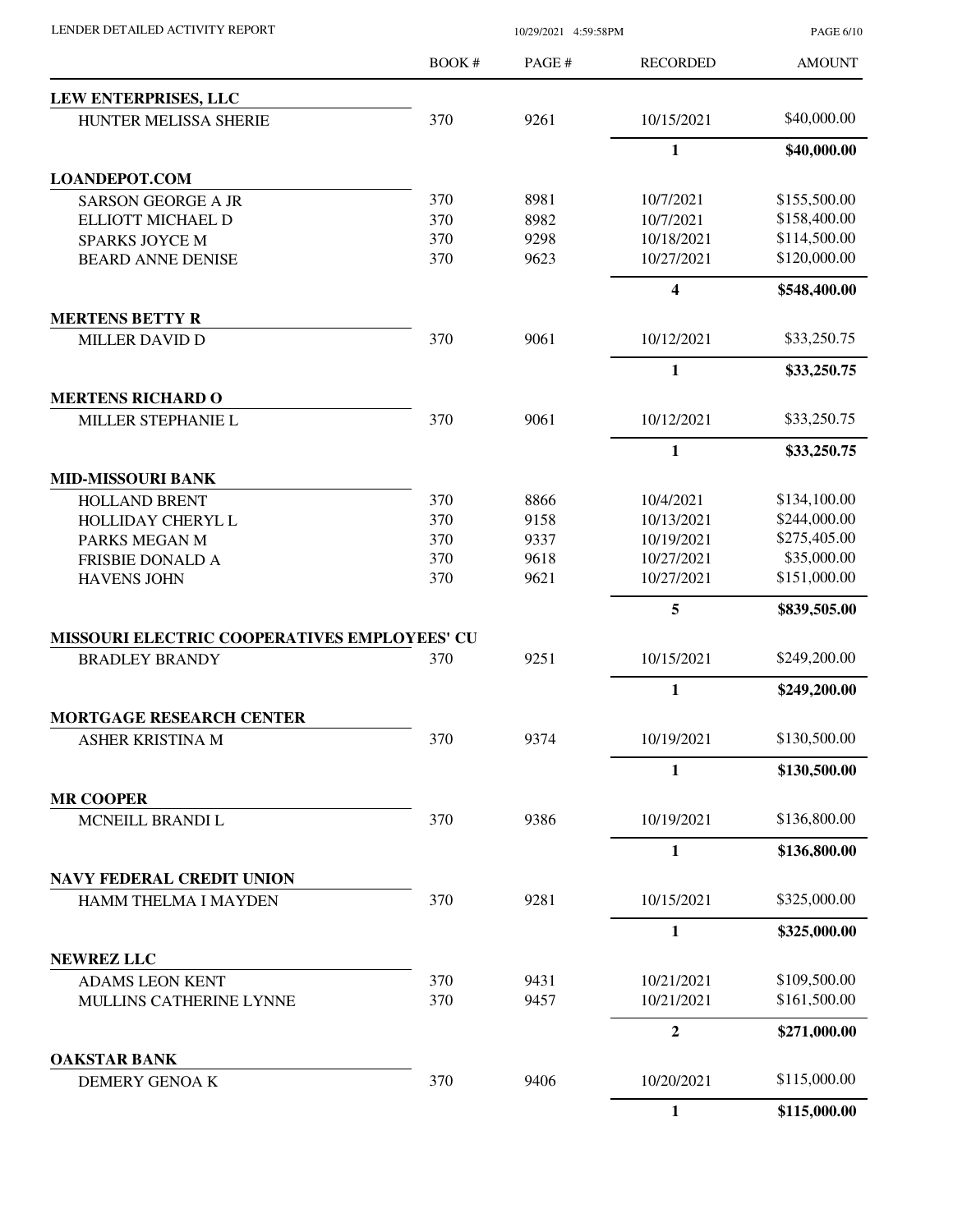| LENDER DETAILED ACTIVITY REPORT | 10/29/2021 4:59:58PM |       |                 | <b>PAGE 7/10</b> |
|---------------------------------|----------------------|-------|-----------------|------------------|
|                                 | BOOK #               | PAGE# | <b>RECORDED</b> | <b>AMOUNT</b>    |
| PENNYMAC LOAN SERVICES          |                      |       |                 |                  |
| PAUL CRYSTAL                    | 370                  | 8874  | 10/5/2021       | \$160,116.00     |
| <b>MOORING BRANDON JOE</b>      | 370                  | 9345  | 10/19/2021      | \$173,865.00     |
| <b>ARNOLD KENNETH R</b>         | 370                  | 9463  | 10/21/2021      | \$89,500.00      |
|                                 |                      |       | 3               | \$423,481.00     |
| PENTAGON FEDERAL CREDIT UNION   |                      |       |                 |                  |
| <b>MCFERRON LORI SUE</b>        | 370                  | 8783  | 10/1/2021       | \$109,600.00     |
|                                 |                      |       | $\mathbf{1}$    | \$109,600.00     |
| PEOPLES BANK                    |                      |       |                 |                  |
| <b>DANNER BRENDA</b>            | 370                  | 8889  | 10/5/2021       | \$291,200.00     |
| MILLER TAMMY J                  | 370                  | 8890  | 10/5/2021       | \$101,250.00     |
| <b>STORY CARRIE L</b>           | 370                  | 9028  | 10/8/2021       | \$110,000.00     |
| WILSON PROPERTY ENTERPRISES LLC | 370                  | 9204  | 10/14/2021      | \$233,200.00     |
| <b>TOLSTOY MARK</b>             | 370                  | 9364  | 10/19/2021      | \$165,750.00     |
|                                 |                      |       | 5               | \$901,400.00     |
| PEOPLES BANK OF SENECA          |                      |       |                 |                  |
| <b>ELBERT TRACIE L</b>          | 370                  | 8805  | 10/1/2021       | \$150,000.00     |
| <b>STEPHENS TASHA</b>           | 370                  | 8936  | 10/6/2021       | \$88,000.00      |
| THONG JODY                      | 370                  | 8951  | 10/6/2021       | \$64,970.00      |
| <b>HOLMES ALLISON R</b>         | 370                  | 9167  | 10/14/2021      | \$488,750.00     |
| RICHARDS JAMES A TRUST          | 370                  | 9168  | 10/14/2021      | \$1,457,750.00   |
| SEVEN SOARING SONS LLC          | 370                  | 9384  | 10/19/2021      | \$302,600.00     |
| JT HENSON PROPERTIES LLC        | 370                  | 9496  | 10/22/2021      | \$463,250.00     |
|                                 |                      |       | $\overline{7}$  | \$3,015,320.00   |
| <b>PINNACLE BANK</b>            |                      |       |                 |                  |
| <b>CAREY JESS</b>               | 370                  | 9537  | 10/25/2021      | \$153,000.00     |
| PORTER LAUREN C TRUST           | 370                  | 9584  | 10/26/2021      | \$391,000.00     |
| CREEKSIDE OFFICE BUILDING, LLC  | 370                  | 9648  | 10/28/2021      | \$850,000.00     |
|                                 |                      |       | 3               | \$1,394,000.00   |
| PLAZA HOME MORTGAGE             |                      |       |                 |                  |
| <b>HILGENBERG JUSTIN</b>        | 370                  | 8912  | 10/5/2021       | \$200,000.00     |
|                                 |                      |       | 1               | \$200,000.00     |
| PROVIDENT FUNDING               |                      |       |                 |                  |
| <b>BRAME ANGELA M</b>           | 370                  | 8845  | 10/4/2021       | \$150,500.00     |
|                                 |                      |       | $\mathbf{1}$    | \$150,500.00     |
| <b>RENASANT BANK</b>            |                      |       |                 |                  |
| MITCHELL JOHN DAVID             | 370                  | 9659  | 10/28/2021      | \$285,000.00     |
|                                 |                      |       | $\mathbf{1}$    | \$285,000.00     |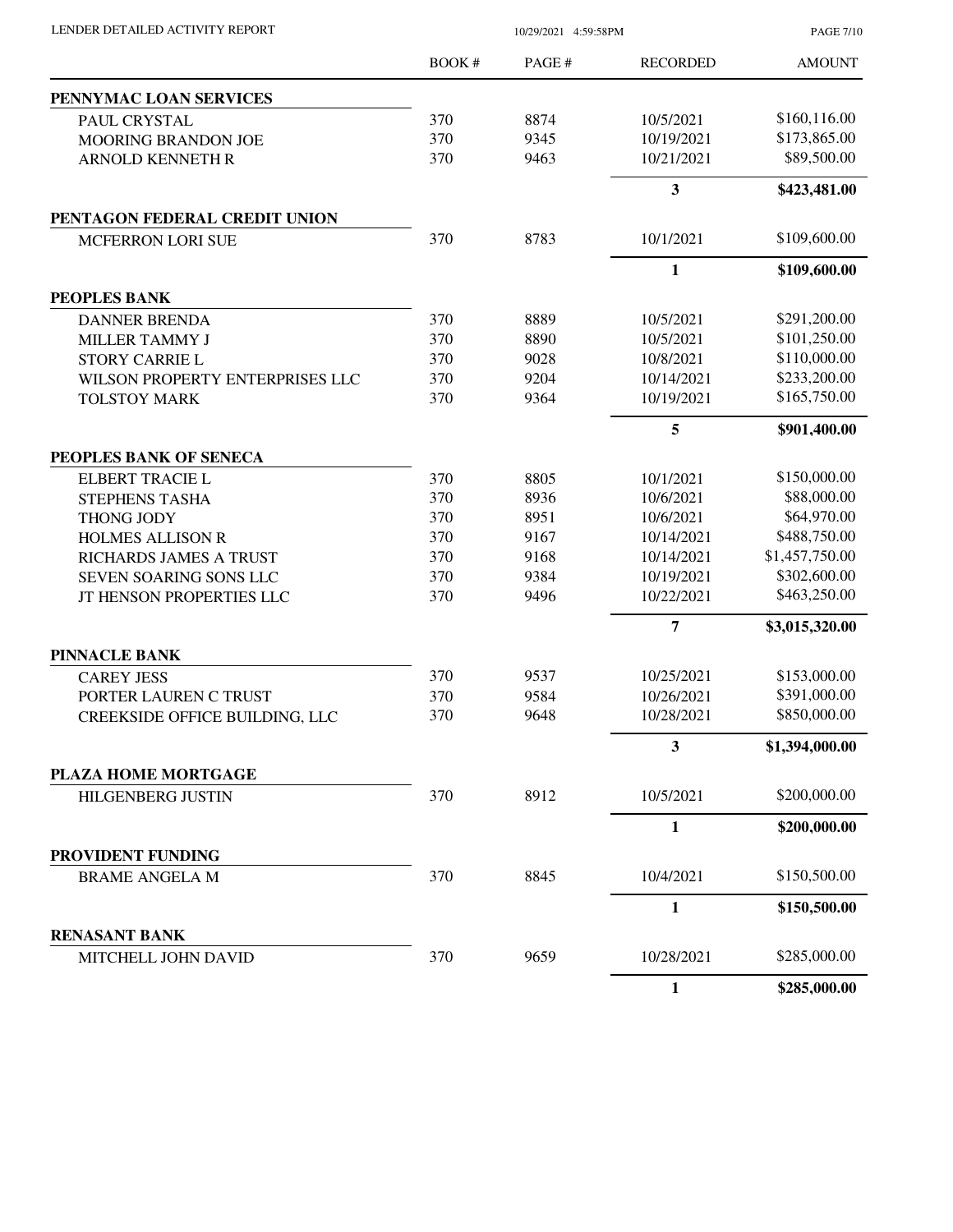LENDER DETAILED ACTIVITY REPORT 10/29/2021 4:59:58PM

PAGE 8/10

|                                                                   | <b>BOOK#</b> | PAGE#        | <b>RECORDED</b>          | <b>AMOUNT</b>  |
|-------------------------------------------------------------------|--------------|--------------|--------------------------|----------------|
| <b>ROCKET MORTGAGE</b>                                            |              |              |                          |                |
| <b>SMITH CHRISTA</b>                                              | 370          | 8983         | 10/7/2021                | \$226,400.00   |
| <b>DAVIS MEGAN M</b>                                              | 370          | 8985         | 10/7/2021                | \$88,726.00    |
| YOKLEY RUFFIETT D                                                 | 370          | 9040         | 10/8/2021                | \$114,350.00   |
| <b>HAASE BENJAMIN</b>                                             | 370          | 9041         | 10/8/2021                | \$150,000.00   |
| <b>BETTS CAROL J</b>                                              | 370          | 9111         | 10/12/2021               | \$187,000.00   |
| <b>GRAY TIMOTHY M</b>                                             | 370          | 9164         | 10/14/2021               | \$156,307.00   |
| <b>CROWDER GARLAND E</b>                                          | 370          | 9350         | 10/19/2021               | \$122,100.00   |
| MEDRANO SERGIO A                                                  | 370          | 9551         | 10/25/2021               | \$136,000.00   |
|                                                                   |              |              | 8                        | \$1,180,883.00 |
| SECRETARY OF HOUSING AND URBAN DEVELOPMENT                        |              |              |                          |                |
| NAAYKENS SHERYL A                                                 | 370          | 8785         | 10/1/2021                | \$17,780.35    |
| <b>SMITH PAUL D</b>                                               | 370          | 8980         | 10/7/2021                | \$12,591.74    |
| <b>HOLLAND MICHAEL D</b>                                          | 370          | 9301         | 10/18/2021               | \$6,883.53     |
|                                                                   |              |              | 3                        | \$37,255.62    |
| SECURITY BANK AND TRUST COMPANY                                   | 370          | 9035         | 10/8/2021                | \$419,626.00   |
| <b>HAMILTON AARON</b>                                             |              |              |                          |                |
|                                                                   |              |              | $\mathbf{1}$             | \$419,626.00   |
| <b>SECURITY BANK OF SOUTHWEST MISSOURI</b><br>HARRIS SHELLEY DAWN | 370          | 9008         | 10/7/2021                | \$247,357.00   |
| <b>HARVILL KRISTI</b>                                             | 370          | 9630         | 10/27/2021               | \$393,000.00   |
|                                                                   |              |              |                          |                |
|                                                                   |              |              | $\mathbf{2}$             | \$640,357.00   |
| <b>SIGNATURE BANK OF ARKANSAS</b><br>HERNANDEZ SAMUEL             | 370          | 8824         | 10/1/2021                | \$67,500.00    |
|                                                                   |              |              | 1                        | \$67,500.00    |
| SOUTHWEST MISSOURI BANK                                           |              |              |                          |                |
| <b>DOWELL ROANNA</b>                                              | 370          | 8862         | 10/4/2021                | \$73,000.00    |
|                                                                   | 370          | 8880         | 10/5/2021                | \$189,300.00   |
| REINHART ERIC W<br><b>AUSTIN JAMES</b>                            | 370          | 8934         | 10/6/2021                | \$87,900.00    |
| <b>EAGLES DENISE R</b>                                            | 370          | 8970         | 10/6/2021                | \$160,000.00   |
| WELSH CATHERINE A                                                 | 370          | 9099         | 10/12/2021               | \$20,000.00    |
| <b>LAWSON MECHELLE L</b>                                          | 370          | 9101         | 10/12/2021               | \$183,688.00   |
| RINEHART ROBERT CHARLES                                           | 370          | 9106         | 10/12/2021               | \$353,851.00   |
| RINEHART STACY BURRIS                                             | 370          | 9107         | 10/12/2021               | \$353,851.00   |
| FAMILY MARKET OF NEOSHO LLC                                       | 370          | 9150         | 10/13/2021               | \$112,000.00   |
| HALL JANELLE K                                                    | 370          | 9170         | 10/14/2021               | \$35,500.00    |
| <b>BOND MISTY D</b>                                               | 370          | 9306         | 10/18/2021               | \$213,000.00   |
| <b>HARRELL KATHY</b>                                              | 370          | 9329         | 10/18/2021               | \$40,000.00    |
| TYLER WILLIAM C                                                   | 370          | 9394         | 10/20/2021               | \$232,000.00   |
|                                                                   | 370          | 9409         |                          | \$221,768.71   |
| <b>BRUNNER LARRY R TRUST</b><br>ABBOTT DEBORAH M                  | 370          | 9476         | 10/20/2021<br>10/21/2021 | \$444,000.00   |
|                                                                   | 370          | 9503         | 10/22/2021               | \$47,000.00    |
| <b>KELLY WILLIAM</b>                                              | 370          | 9516         |                          | \$69,000.00    |
| <b>SHARP STEVEN W</b>                                             |              |              | 10/22/2021               | \$172,900.00   |
| <b>HAMILTON LEAH</b>                                              | 370<br>370   | 9560<br>9582 | 10/25/2021<br>10/26/2021 | \$42,000.00    |
| <b>BOWMAN FAITH</b>                                               |              |              |                          | \$20,000.00    |
| <b>TRACY ELLEN LAVONNE</b>                                        | 370          | 9594         | 10/26/2021               | \$120,000.00   |
| <b>VINSON THOMAS R</b>                                            | 370          | 9595         | 10/26/2021               |                |
|                                                                   |              |              | 21                       | \$3,190,758.71 |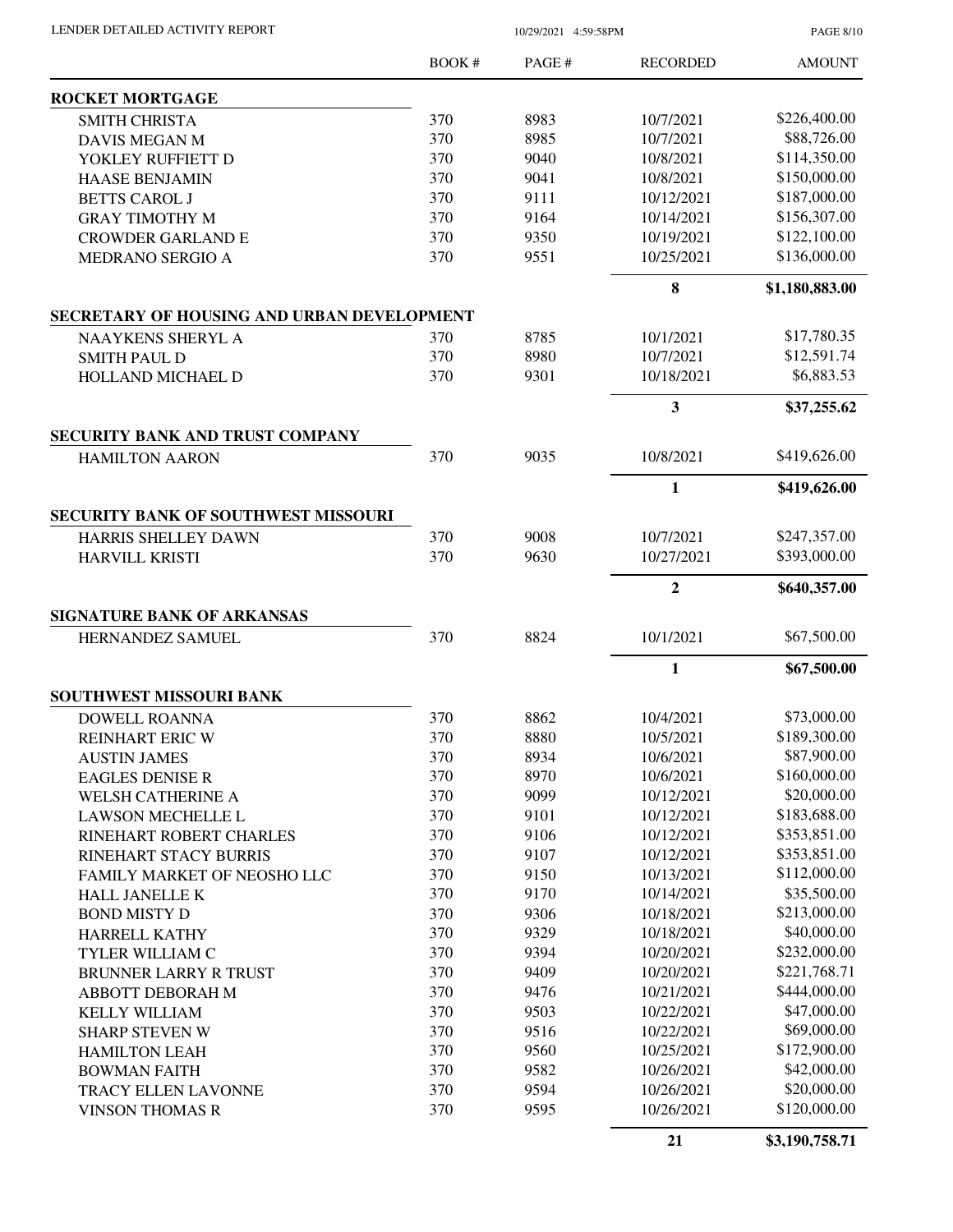| LENDER DETAILED ACTIVITY REPORT                                        | 10/29/2021 4:59:58PM |              |                          | <b>PAGE 9/10</b>            |
|------------------------------------------------------------------------|----------------------|--------------|--------------------------|-----------------------------|
|                                                                        | BOOK#                | PAGE#        | <b>RECORDED</b>          | <b>AMOUNT</b>               |
| <b>SPOR LOUIS</b>                                                      |                      |              |                          |                             |
| <b>CORNELL THERESA</b>                                                 | 370                  | 9148         | 10/13/2021               | \$28,191.00                 |
|                                                                        |                      |              | $\mathbf{1}$             | \$28,191.00                 |
| <b>SPOR VERA</b>                                                       |                      |              |                          |                             |
| RITCHIE WILLIAM                                                        | 370                  | 9148         | 10/13/2021               | \$28,191.00                 |
|                                                                        |                      |              | $\mathbf{1}$             | \$28,191.00                 |
| <b>TAYLOR ASSET MANAGEMENT</b><br>HAVEN HOMES OF SOUTHWEST MISSOURI LL | 370                  | 8923         | 10/6/2021                | \$52,500.00                 |
|                                                                        |                      |              | $\mathbf{1}$             | \$52,500.00                 |
| <b>TELCOMM CU</b>                                                      |                      |              |                          |                             |
| <b>KANTOLA JAMES</b>                                                   | 370                  | 9678         | 10/28/2021               | \$100,000.00                |
|                                                                        |                      |              | $\mathbf{1}$             | \$100,000.00                |
| THE CORNERSTONE BANK                                                   |                      |              |                          |                             |
| YEARGAIN ANGELA DAWN                                                   | 370                  | 9396         | 10/20/2021               | \$166,000.00                |
|                                                                        |                      |              | $\mathbf{1}$             | \$166,000.00                |
| <b>TOWNE MORTGAGE</b>                                                  |                      |              |                          |                             |
| <b>KENNEDY TAMARA M</b><br><b>OWENS AMBER D</b>                        | 370<br>370           | 9136<br>9138 | 10/13/2021<br>10/13/2021 | \$254,727.00<br>\$74,067.00 |
|                                                                        |                      |              | $\overline{2}$           | \$328,794.00                |
| <b>USBANK</b>                                                          |                      |              |                          |                             |
| <b>BASS NATALIE</b>                                                    | 370                  | 9479         | 10/21/2021               | \$356,000.00                |
|                                                                        |                      |              | 1                        | \$356,000.00                |
| <b>USAA FEDERAL SAVINGS BANK</b>                                       |                      |              |                          |                             |
| <b>BAGSTAD DAVID P</b>                                                 | 370                  | 9420         | 10/20/2021               | \$266,044.00                |
|                                                                        |                      |              | $\mathbf{1}$             | \$266,044.00                |
| <b>USDA</b><br><b>SMITH DIANE K</b>                                    | 370                  | 9661         | 10/28/2021               | \$116,000.00                |
|                                                                        |                      |              |                          |                             |
| <b>VETERANS UNITED HOME LOANS</b>                                      |                      |              | 1                        | \$116,000.00                |
| HARRIS ERIC D                                                          | 370                  | 9225         | 10/14/2021               | \$176,000.00                |
| <b>KIRK ANDREW</b>                                                     | 370                  | 9291         | 10/18/2021               | \$202,400.00                |
|                                                                        |                      |              | $\overline{2}$           | \$378,400.00                |
| <b>VILLAGE CAPITAL &amp; INVESTMENT</b>                                |                      |              |                          |                             |
| <b>BODY TRUDY D</b>                                                    | 370                  | 9700         | 10/29/2021               | \$60,427.00                 |
|                                                                        |                      |              | $\mathbf{1}$             | \$60,427.00                 |
| <b>WARD MARGUERITE S</b><br><b>ROBBINS SANDY</b>                       | 370                  | 8943         | 10/6/2021                | \$9,200.00                  |
|                                                                        |                      |              | $\mathbf{1}$             | \$9,200.00                  |
| <b>WARD MERLE D</b>                                                    |                      |              |                          |                             |
| <b>ROBBINS CAROL E</b>                                                 | 370                  | 8943         | 10/6/2021                | \$9,200.00                  |
| <b>BUSBY AMI</b>                                                       | 370                  | 9598         | 10/26/2021               | \$21,500.00                 |
|                                                                        |                      |              | $\boldsymbol{2}$         | \$30,700.00                 |